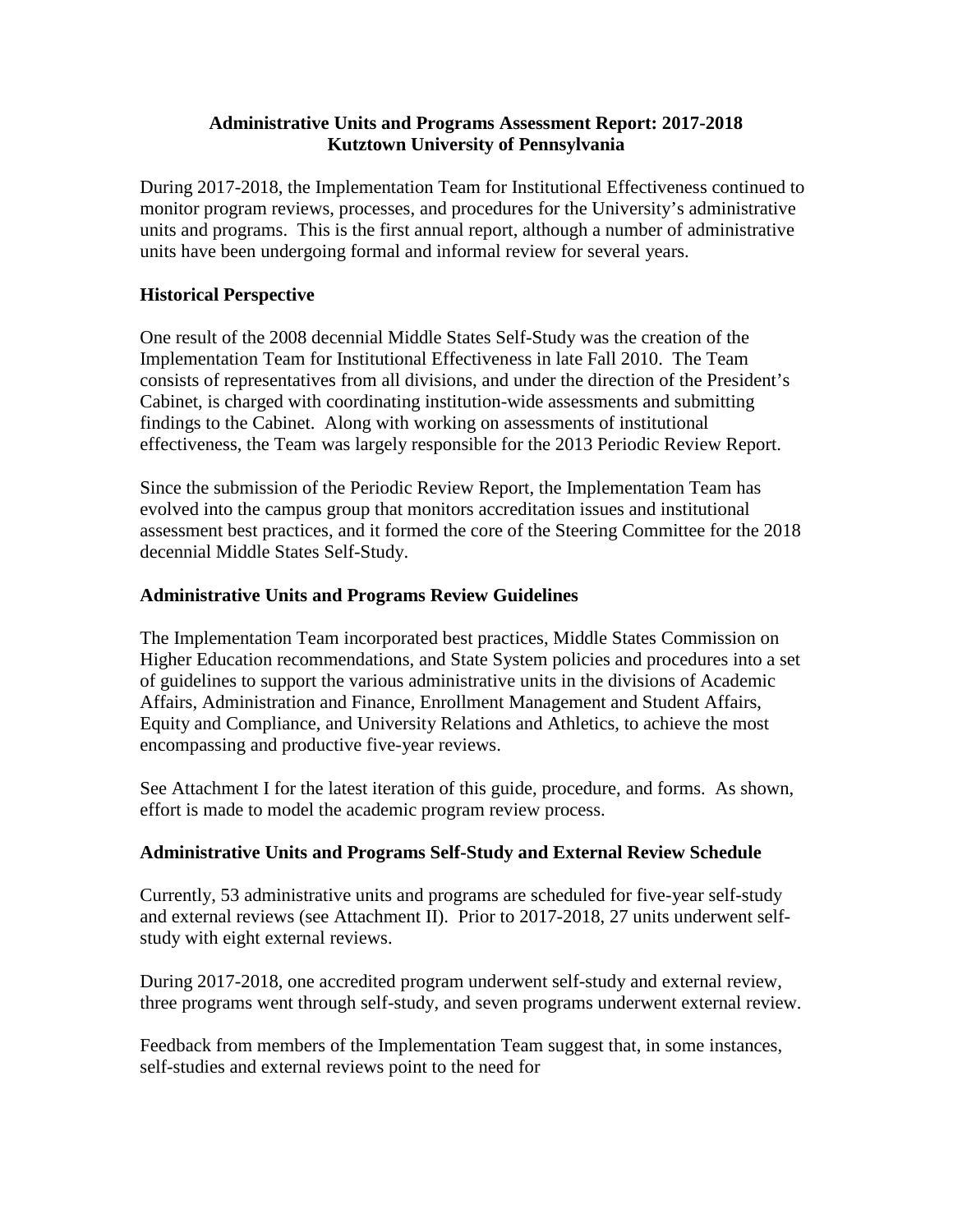- 1. understanding the importance of aligning the self-study with established criteria and following the guidelines provided.
- 2. clarifying unit mission, goals, and objectives, and linking mission to unit activities and program outcomes.
- 3. using direct assessment measures and less reliance on indirect assessment.
- 4. identifying assessment plans that are measurable and support program and student learning outcomes.
- 5. understanding of and adherence to external review procedures and guidelines.
- 6. providing better communication with external reviewer(s)/evaluator(s) about expectations.

Having said this, one unit was commended by the Implementation Team for "clear goals/outcomes that have been reviewed/assessed. The office is to be commended for its thoroughness." In two other instances, one office was praised for a "very nicely written and comprehensive self-study," and another office for its "resourcefulness, leadership, support of university mission and goals."

## **Administrative Units and Programs Self-Study and External Review Results**

Numerous administrative units/programs provided examples of assessment results and outcomes, actions taken, and improved outcomes.

*Athletics.* The Athletics Program external reviewer, Pennsylvania's State System of Higher Education auditors, and PSAC auditor identified the need for processes to certify academic eligibility (i.e., initial eligibility for freshmen, transfer eligibility, and continuing eligibility). A compliance committee developed an action report and the first components of a University handbook to outline compliance efforts. State System auditors accepted the effort as satisfactory; and, the committee will continue to meet to complete the manual and address protocol.

The external reviewer for the Athletics Program also addressed the department budgets and fiscal challenges. As a result, a strategic planning committee was formed and an assistant vice president for Recreational Services and Athletic Resources was assigned to the division. A tiered sports structure was developed to support a balanced budget while helping the University meet Title IX requirements. This allowed the University to avoid cutting sports, which would impact enrollment, or increasing the Athletic budget by \$500,000.

*Conduct Program.* Students in the Conduct Program who received self-reflection sanctions as a result of completing a self-reflection assignment were expected to make better decisions, understand consequences, identify planning for future behavior, and make connections to life decisions as a result of completing the self-reflection assignment. Based on improved reflection sanction instructions, targets were readjusted and continued student learning performance is anticipated in May 2019.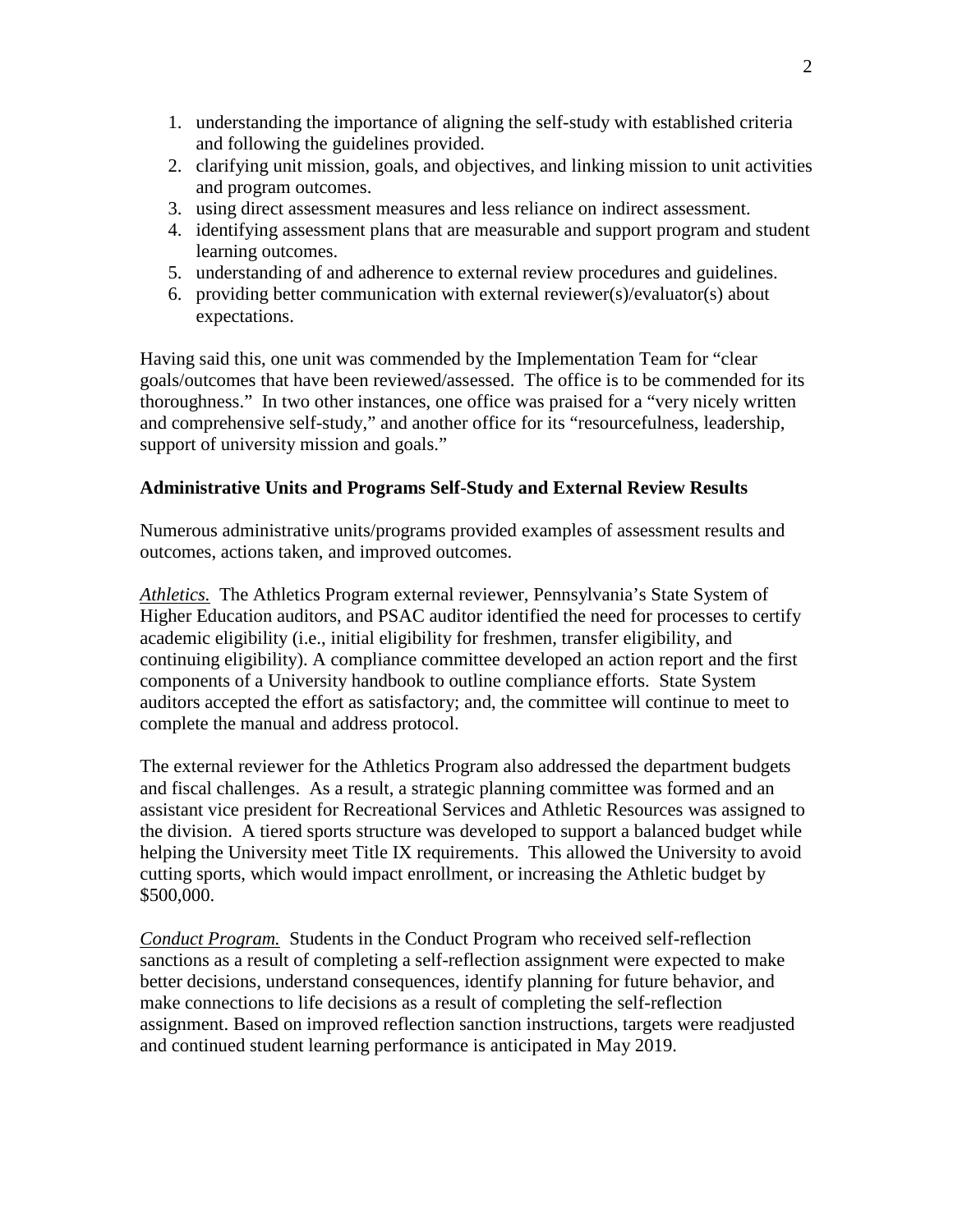A new student conduct management system was recommended to be adopted in a previous self-study in order to improve efficiency, enhance student communication, improve records management, and reduce case processing time. Maxient's Student Conduct Manager was on boarded in 2017 and deployed campus wide for 2017-2018. Implementation of this software resulted in (a.) a reduction in certified mail expenses by 93%; (b.) a reduction in paper consumption by 75%; (c.) a reduction in time spent filing by 40%; (d.) the elimination of paper records; (e.) a reduction in Clery reporting time by 153%; (f.) a reduction in records purge time by 137%; (g.) a 50% reduction in student employee expenses; (h.) an 18% improvement in adjudication time; and, (i.) an overall communication retrieval rate of 82% versus a 65% national average.

*Financial Aid.* Although the Financial Aid Office review was not performed during the time of this report (i.e., 2014-2015), it is important to note that in response to a recommendation that document imaging software be used to chart workflows and as a tool with PeopleSoft, Ivue Intellinetics software was implemented for the 2017 aid year. This enabled charting and improved workflow efficiencies; also, it pointed to the necessity for document management. The Office is now implementing CampusLogic for the 2020 aid year as a document imaging/storage system.

*Grants and Sponsored Projects.* As a result of self-study and external review, the Grants and Sponsored Projects Office reported improved outcomes in three areas; (1.) During the self-study, survey responses from faculty and staff and a SWOT analysis noted that the paper internal routing form for external funding was inconvenient and inefficient. The Office reviewed several electronic-based options and created an electronic version; the form is now completed online and the workflow for all signatures is automatic. The external reviewer indicated that the automated process reduces the paper burden on faculty and staff and the Office of Grants and Sponsored Projects; (2.) Also through the survey, it was noted that the grant application process, requiring an original and seven copies, was inefficient. After reviewing several electronic-based options, the Office has built an automated application process. With over 180 applications received per year, the online version has reduced paper waste and increased the efficiency of the committee; and, (3.) Data from the KU Bringing Experiences About Research in Summer (KU Bears) Program have been positive. In the summer pilot year, ten undergraduate students participated with faculty on research. Because faculty indicated that some students would have applied but could not afford housing, in year two the budget was doubled from \$20,000 to \$40,000 and free housing was offered. Twenty-six students participated in year 2 and 31 students participated in year 3. Fall 2018 data showed that all students from the three years have persisted to the next year or graduated.

*Housing.* The impact of the co-curricular experience on student success was the impetus for the establishment of a two-year housing requirement for incoming students. During an assessment of housing operations, it was learned that students who lived on campus during their first two years had markedly higher graduation rates. These data supported an institutional policy change enacted in fall of 2017 that all new students were required to live on campus during their first two years of study. The program included exceptions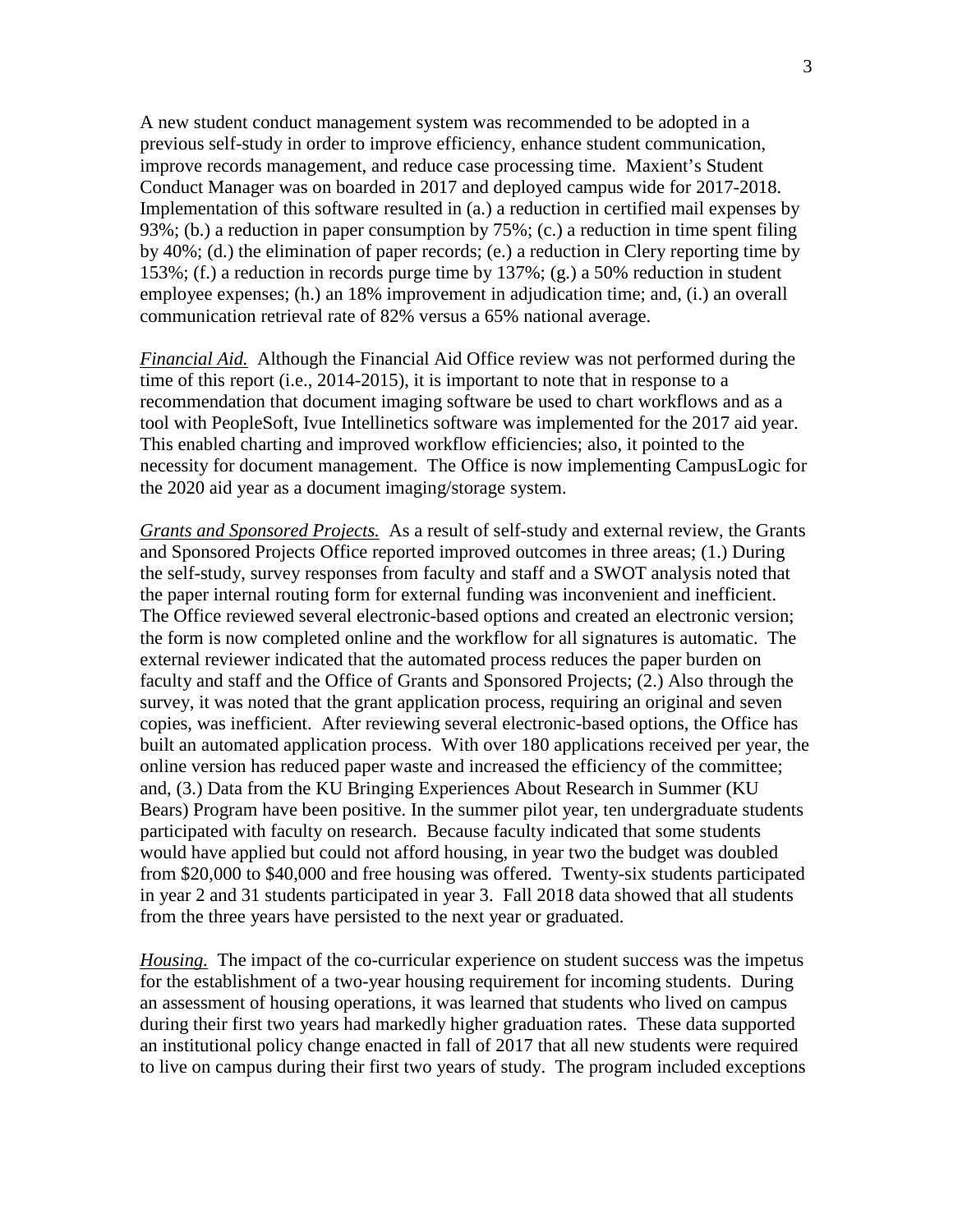for commuters and other circumstances. An analysis of the impact of this program will be conducted in 2021-2022.

*Information Technology.* In response to self-study and external review, an Assistant Vice President for the Office of Information Technology was hired and a Manager for Cyber Security is being recruited. A department communications plan was implemented along with department restructuring. The department has modernized classroom technology in many areas of the campus (e.g., modernized 65 classrooms from analog to digital; supported implementation of Social Media Hub; implemented 5 new computer labs; replaced University's storage environment) and is performing RFPs to replace the antiquated telephone system and IT Service Desk in anticipation of IT Service Desk Consolidation.

*KU Presents!* As a result of the KU Presents! external review, the KU Arts Society was publicly launched in September 2018 to seek additional sources of revenue through new fundraising efforts. The long-term goal is that the Society will generate enough funding not only to support "Promoting the Love of Arts for Youth Series" but also will enhance KU Presents! and the arts.

*Recreational Services.* Following the Recreational Services self-study, the department researched cardio and strength equipment trends to best meet the needs of students and other patrons. New equipment was installed during summer 2018 and preventative maintenance was established.

*Rohrbach Library.* In support of Strategic Goal 4 Stewardship of the University's Infrastructure, the University Writing Center was relocated to the Rohrbach Library's first floor, creating collaborative partnerships and spaces for our students. Similarly, in support of Strategic Goal 3 Caring Campus Community, the Rohrbach Library budget undergoes an annual review each fall semester to reflect student and faculty instructional and research needs. Budget realignment redirects resources to added streaming videos, ebooks, additional laptops for circulation, and miscellaneous resources to satisfy students and faculty demands.

*University Marketing.* Following University Marketing's external review, a brand refresh was launched in summer 2017, accompanied by a new admissions landing page for the web, branded banners and videos, and a comprehensive advertising campaign that ran from September 2017 through February 2018. These branding efforts were partially credited for the best enrollment figures since 2010; the enrollment at the freeze date of 8,309 students in September 2018 was just 20 students short (0.24% drop) of the 2017 number. It marked the lowest drop in students in eight years (184 student drop, 2.16% in 2017).

*University Relations.* The University Relations external review identified multiple University calendars (i.e., arts, athletics, academics, alumni, student affairs, and conference services calendars). Strategic funding was requested and software purchased for a Master Calendar compatible with the virtual EMS. The review also identified the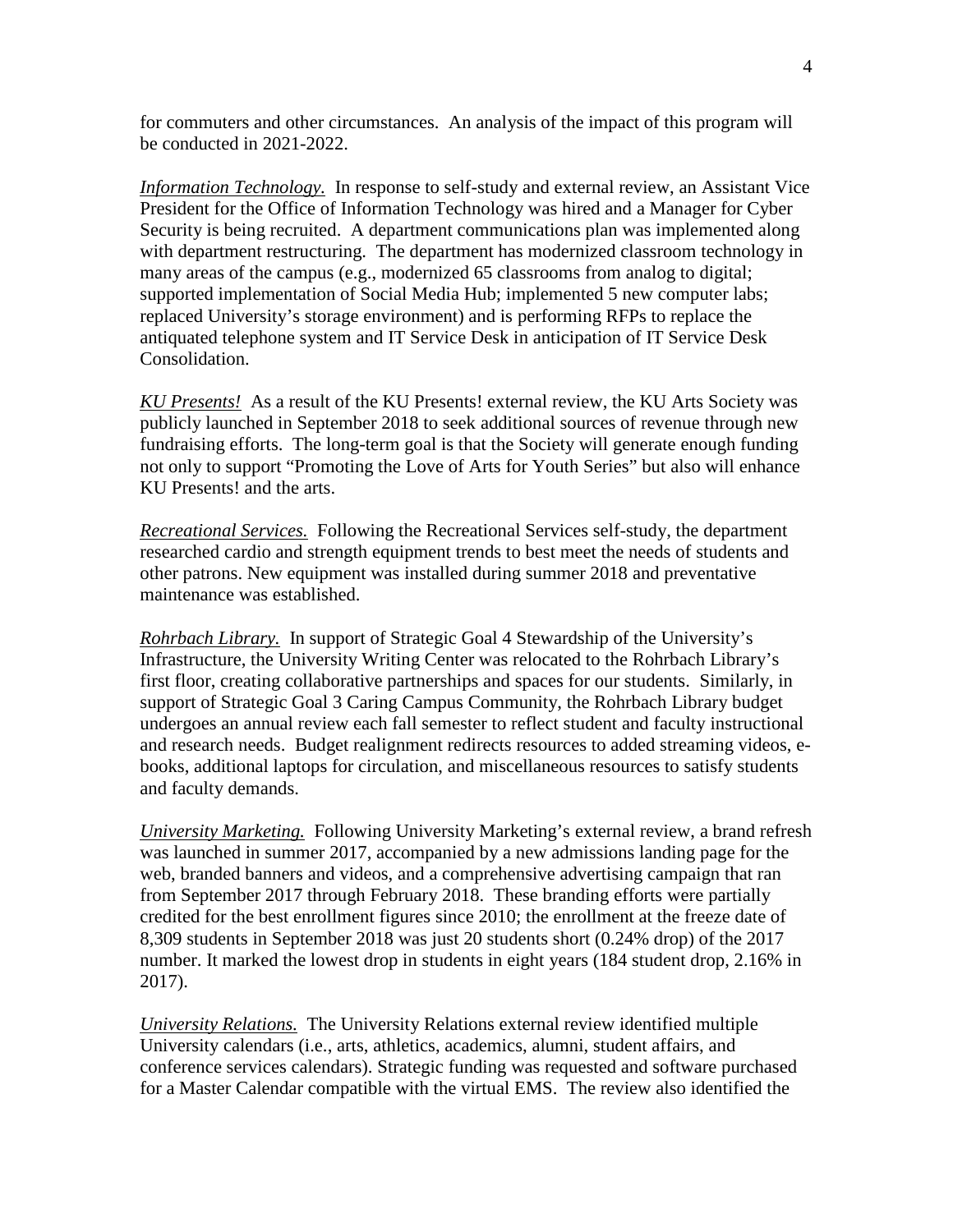need for a redesigned website, with admissions given first priority, followed by programs of distinction. Work is continuing through the collaborative efforts of University Marketing, Information Technology, and an outside agency. Extensive research has been conducted with plans to launch a new, responsive site in summer 2019; the primary focus will be student recruitment.

## **Continuous Improvement**

With the recent adoption of the eight General Education Student Learning Outcomes as Institutional Student Learning Outcomes (see [https://www.kutztown.edu/about](https://www.kutztown.edu/about-ku/mission-vision-and-purpose.htm)[ku/mission-vision-and-purpose.htm\)](https://www.kutztown.edu/about-ku/mission-vision-and-purpose.htm), State System Policy 1986-04-A: Program Review (see [http://www.passhe.edu/inside/policies/BOG\\_Policies/Policy%201986-04-A.pdf\)](http://www.passhe.edu/inside/policies/BOG_Policies/Policy%201986-04-A.pdf), Procedure 2018-35 Review of Academic Programs and Programs in Support of the Student Experience (see [http://www.passhe.edu/inside/policies/Policies\\_Procedures\\_Standards/Review%20of%20](http://www.passhe.edu/inside/policies/Policies_Procedures_Standards/Review%20of%20Academic%20Programs%20and%20Programs%20in%20Support%20of%20the%20Student%20Experience%202018-35.pdf) [Academic%20Programs%20and%20Programs%20in%20Support%20of%20the%20Stud](http://www.passhe.edu/inside/policies/Policies_Procedures_Standards/Review%20of%20Academic%20Programs%20and%20Programs%20in%20Support%20of%20the%20Student%20Experience%202018-35.pdf) [ent%20Experience%202018-35.pdf\)](http://www.passhe.edu/inside/policies/Policies_Procedures_Standards/Review%20of%20Academic%20Programs%20and%20Programs%20in%20Support%20of%20the%20Student%20Experience%202018-35.pdf), and collaborations with the Academic Assessment Council and administrative units across divisions, assessment is an evolving and improving process. It is anticipated that 2018-2019 will prove to be a valuable experience for administrative units undergoing self-study and external review.

The Implementation Team expects the incorporation and assessment of Institutional Student Learning Outcomes where applicable and an annual assessment update be provided by each unit supervisor to the division vice president.

### **Recommendations**

Division vice presidents are reminded to (1.) identify and include institutional student learning outcomes in administrative unit goals/initiatives where appropriate; (2.) provide thorough and meaningful feedback to unit supervisors; (3.) assess how results led to interventions and demonstrated improvements and change; and, (4.) use self-study and external review guidelines provided by the Implementation Team to effectively and efficiently navigate the self-study and external review processes. It is also recommended that administrative units/programs engage collaboratively to review their mission statements.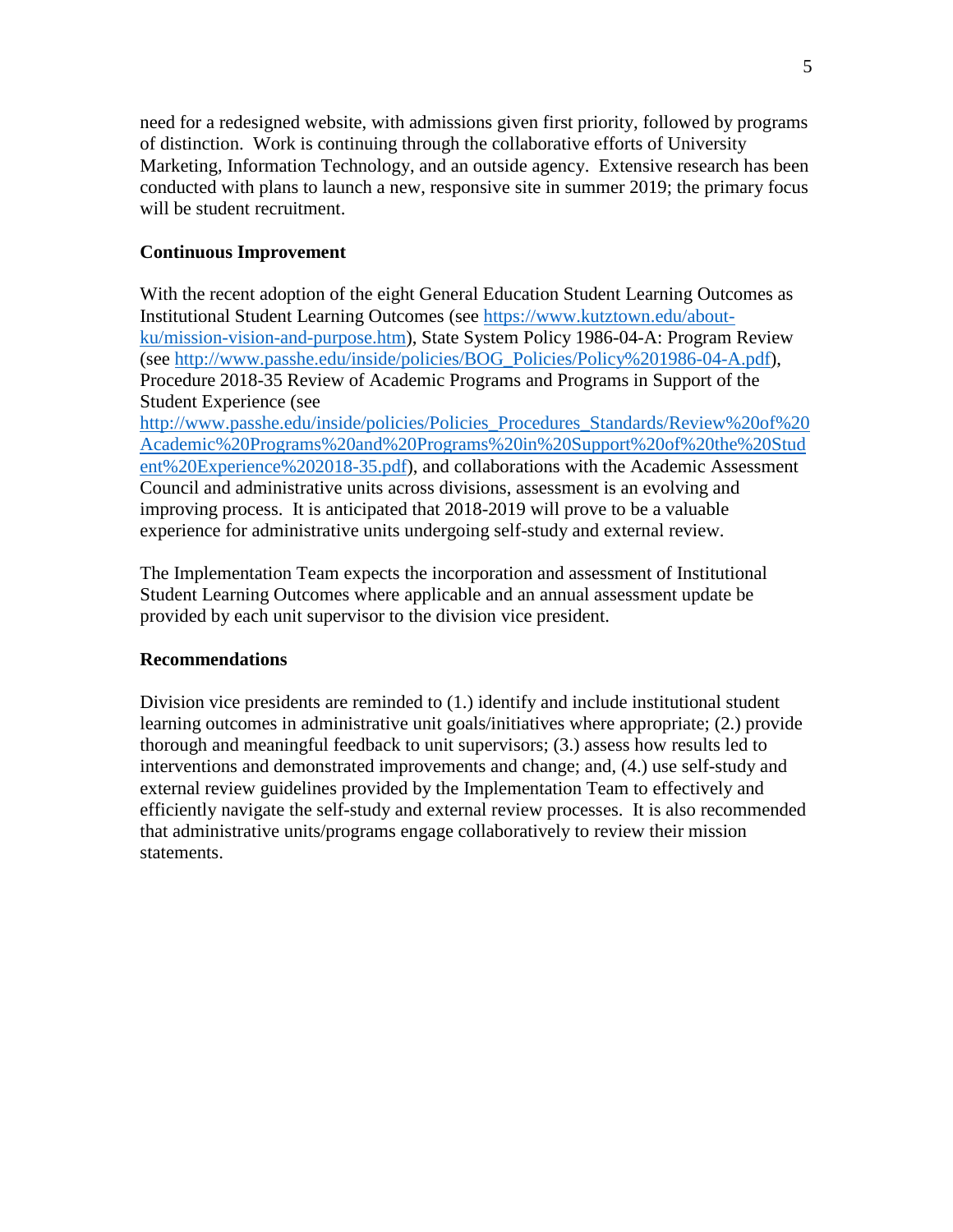# **ATTACHMENT I Administrative Units and Programs Review Guidelines**

#### **Purpose**

The purpose of this document is to outline the instructions, processes, and standards regarding the review of administrative units and programs at Kutztown University as required in Pennsylvania's State System Board of Governors Policy 1986-04-A: Program Review. Administrative departments/units are organized areas of the University structured to deliver unique sets of services, support functions, or student learning experiences that support the institutional mission (e.g., student success, infrastructure sustainability, community support).

Administrative program reviews generate knowledge about how well programs are supporting the University's strategic plan and mission. They provide programs with a platform to exercise self-reflection on performance and to identify the strengths and weaknesses that inform future planning. Emphasis should be placed on strengthening the self-evaluation capacity of programs/units so that they can effectively adapt to change and practice continuous improvement.

#### **Rationale**

The purposes of program review are:

- 1. Assure deliberate and continuous attention to the enhancement of the quality of administrative programs.
- 2. Provide analyses using quantitative and qualitative data, including student learning outcomes, to assess program sustainability and program effectiveness to contribute to both University and State System planning.
- 3. Provide the Council of Trustees, Chancellor, Board of Governors, and accrediting bodies including the Middle States Commission on Higher Education with assurance that programs are being assessed in a systematic fashion and that plans for making continuous improvements are developed, implemented, and communicated.

#### **Program Review Process**

- 1. An annual assessment update is to be provided by the administrative unit supervisor to the division vice president.
- 2. An internal self-study is required every five (5) years. Each vice president, in collaboration with the Implementation Team for Institutional Effectiveness, will determine the schedule of administrative program reviews for the respective division.
- 3. The unit/program supervisor will meet with the vice president (or designee) to outline the plan for the program review committee, self-study preparation, and review process.
- 4. The program review committee analyzes the program's mission fit, outcomes assessment, progress made on the action plan from the previous review, and cost effectiveness.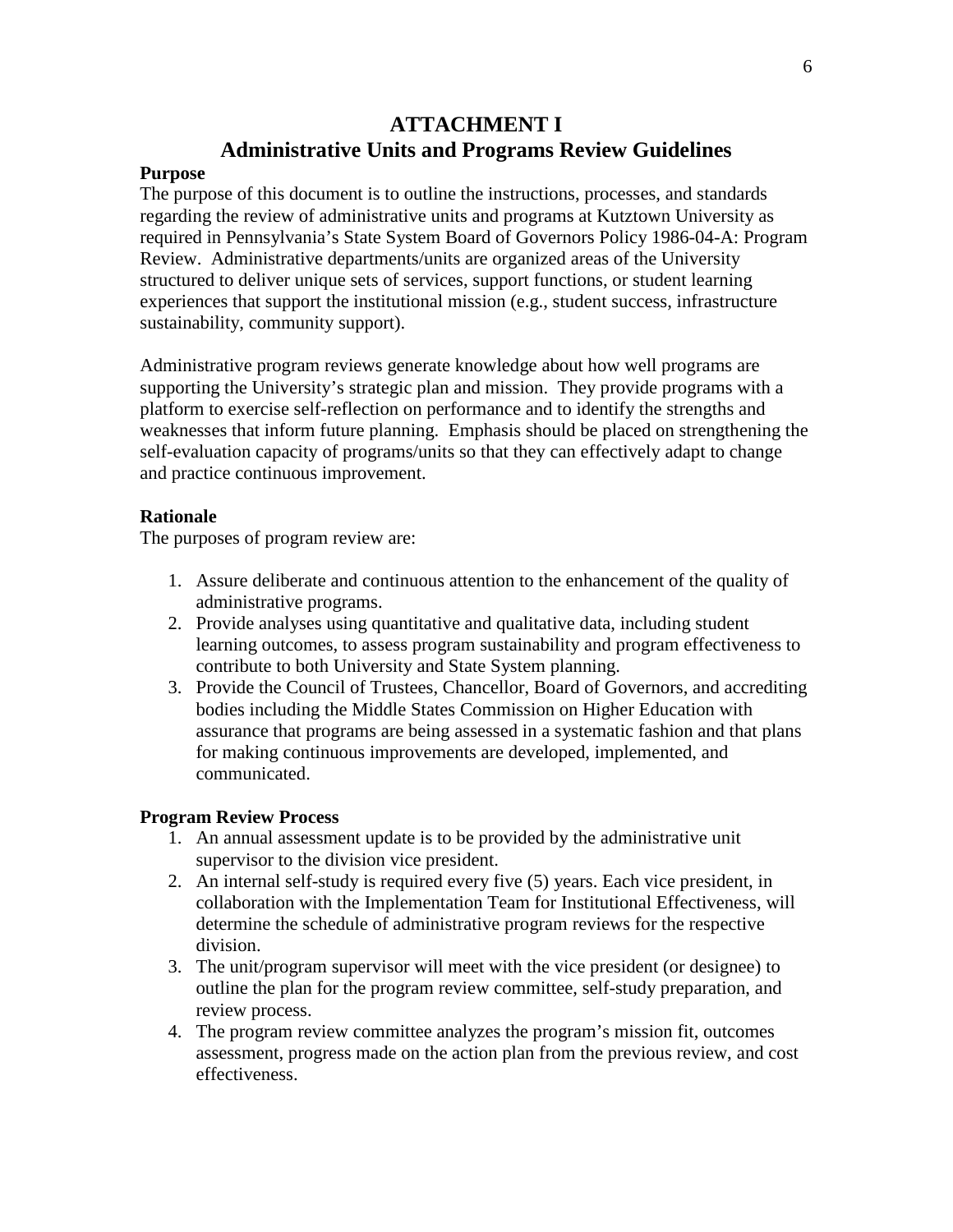- 5. The program review committee writes the self-study including an action plan addressing its recommendations. The committee submits the self-study to the department, supervisor, and vice president for review and feedback.
- 6. If necessary, the self-study will be revised and re-submitted to the vice president for input.

## **Contents of the Self-Study**

The goal of these reviews is to recognize program strengths, identify opportunities for improvement, and provide recommendations for improvements or modifications. Results and action plans to implement recommendations will be used in the unit operational planning process and documented in TracDat.

The sections of the self-study are outlined in Appendix A: Academic- and Student-Support Program Review Summary Form.

### **External Program Review**

- 1. An external review is required the year following the self-study.
- 2. The purpose of external review is to garner additional perspectives on program strengths and weaknesses from individuals in the field, or closely related field, who are affiliated with other institutions. External reviewers have a unique opportunity and obligation to bring an outside perspective to the program review process. They are encouraged to be constructively honest as they (1.) evaluate processes and procedures within the unit/program; (2.) recommend improvements or alternative assessment methods; (3.) evaluate unit/program strengths as well as weaknesses; and, (4.) articulate recommendations for unit/program improvement. According to Board of Governors Policy 1986-04-A, except under special circumstances, external evaluators are to be from outside the State System.
- 3. The program review committee recommends candidates for external evaluators to the supervisor. The supervisor, in consultation with the vice president, will select up to two external evaluators.
- 4. The unit will contact the approved recommended individual(s) and make arrangements concerning duties, timeline, and compensation (travel and honorarium).
- 5. Prior to the visit, the unit will send the external evaluator(s) the program review committee's self-study report and action plan.
- 6. Usually a one- or two-day visit by the evaluator(s) is planned.
- 7. During the campus visit, external evaluator(s) will generally meet with members of the office along with supervisors, the vice president, and recipients of the office's services.
- 8. The opportunity for structured as well as unstructured meetings with department members should be planned for the external evaluator(s).

The external reviewer(s) written report should be submitted within one to two months of the visit and should provide the following information: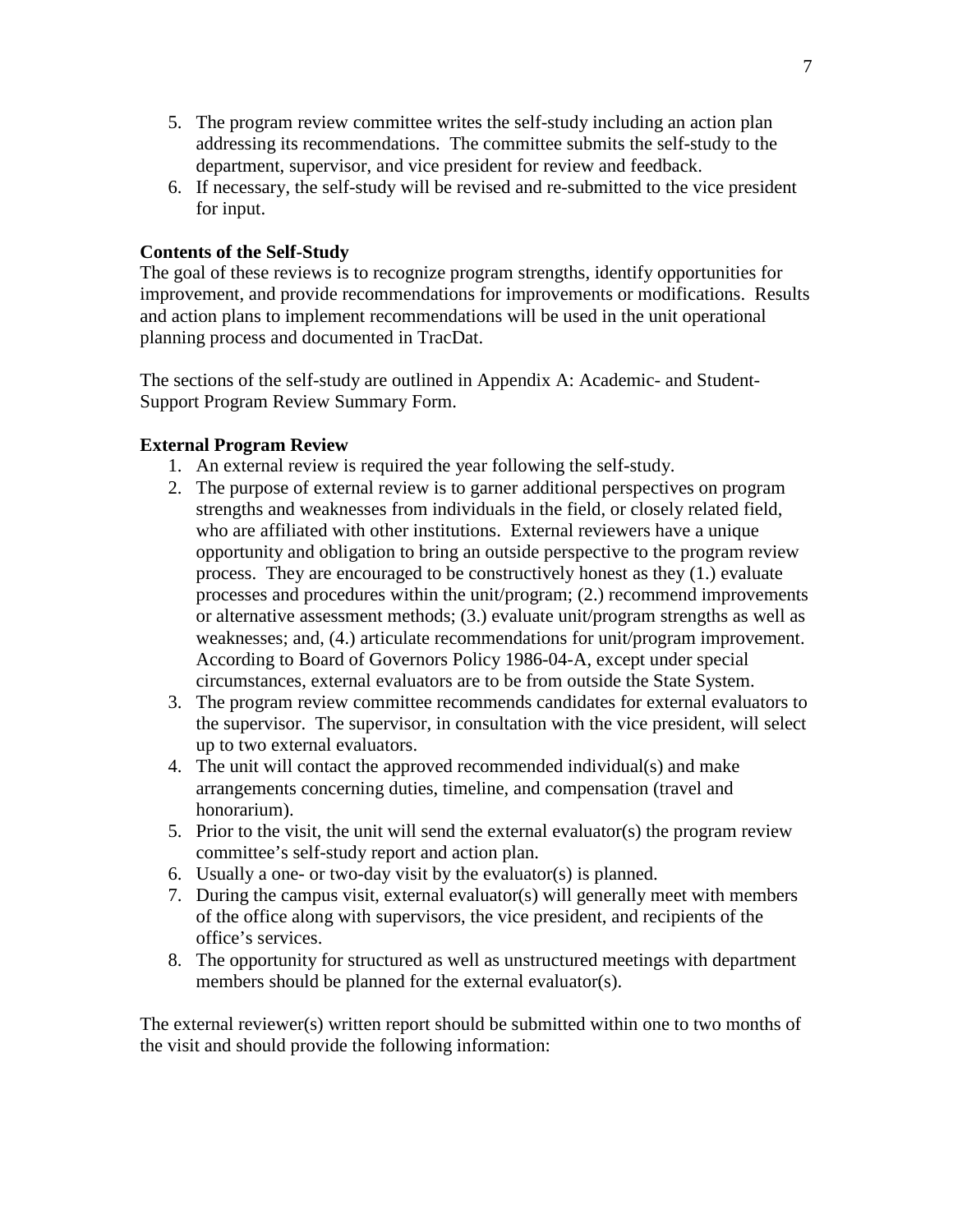- 1. In what way did the self-study documentation provide the necessary context to complete the program review?
- 2. Were department/unit/program mission, goals, and objectives appropriate? How did they support the University strategic plan?
- 3. How were previous self-study recommendations addressed?
- 4. Are the resources available to support this function adequate and appropriate?
- 5. Are assessment processes appropriate? Do they contribute to measuring program effectiveness and supporting a cycle of continuous improvement? Do they inform program planning?
- 6. Are the internal program review recommendations appropriate for achieving goals?
- 7. What are recommendations resulting from this review?

## **Function of Implementation Team for Institutional Effectiveness**

The Implementation Team for Institutional Effectiveness is tasked by the President and Cabinet with overseeing and implementing administrative units and program reviews.

The Team is to:

- 1. review the self-study reports. See Appendix B: Academic- and Student-Support Program Review Evaluation Sheet for the rubric used by the Team. Include the external review report in the evaluation.
- 2. endorse program action plans for improvement.
- 3. recommend completed program self-studies/external reviews to the Cabinet for final acceptance and approval.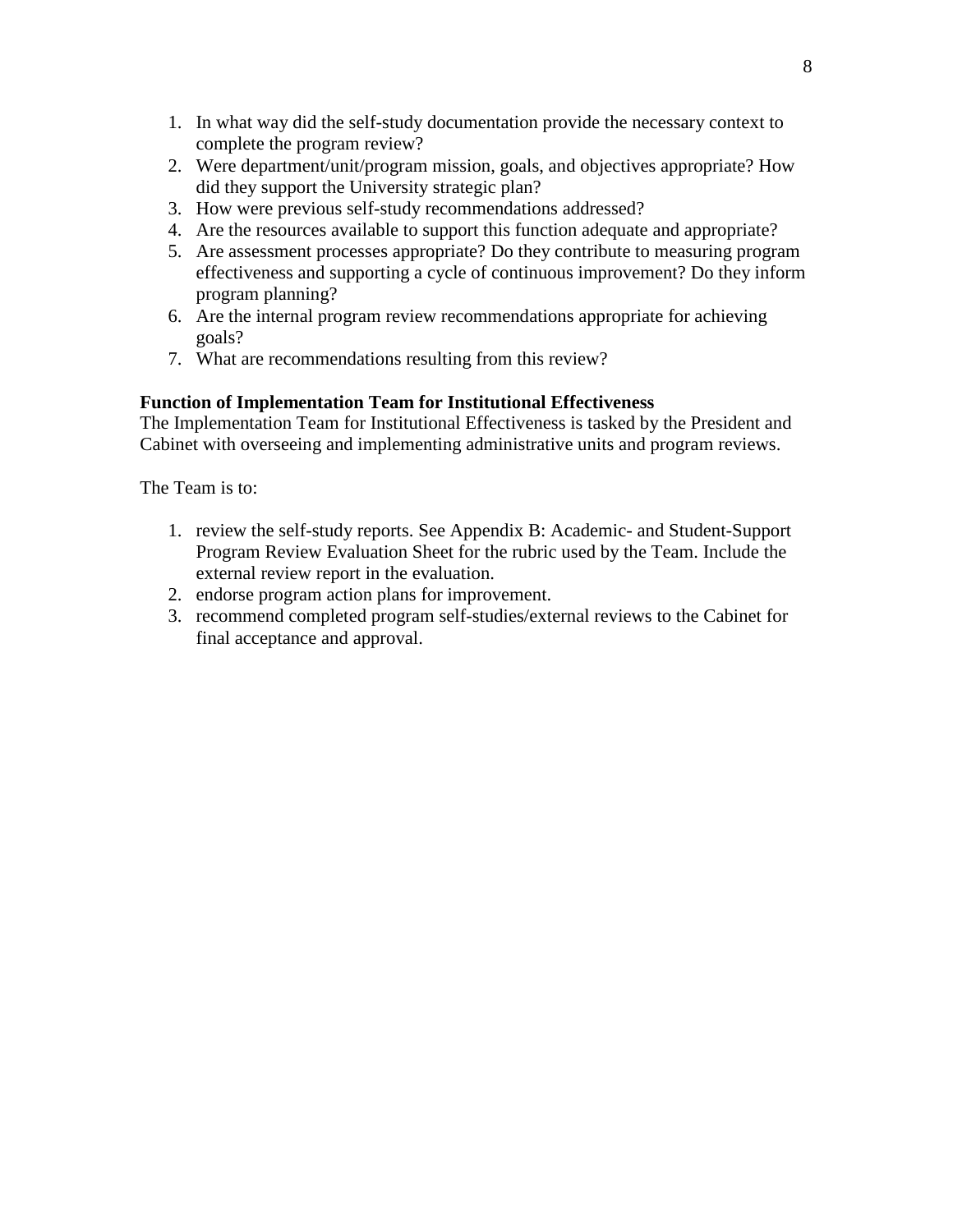## **APPENDIX A KUTZTOWN UNIVERSITY Academic- and Student-Support Program Review Summary Form**  *Based on Board of Governor's Policy 1986-04-A*

**Program/Department Title:** *\_\_\_\_\_\_\_\_\_\_\_\_\_\_\_\_\_\_\_\_\_\_\_\_\_\_\_\_\_\_\_\_\_\_\_\_\_\_\_\_\_\_\_\_\_\_\_* **Division:** *\_\_\_\_\_\_\_\_\_\_\_\_\_\_\_\_\_\_\_\_\_\_\_\_\_\_\_\_\_\_* **Date of Last Review:** *\_\_\_\_\_\_\_\_\_\_\_\_\_\_* **Documents Enclosed:** ☐ Self Study ☐ External Evaluation **Completion Date: \_\_\_\_\_\_\_\_\_\_\_\_\_\_\_\_\_**

### **I. Program Review Criteria Evaluation**

| Criteria                                                          | <b>Meets</b> | <b>Comment</b> | N/A |
|-------------------------------------------------------------------|--------------|----------------|-----|
| Program review team composition                                   |              |                |     |
| Goals set during last review and progress in meeting those goals. |              |                |     |
| Mission centrality                                                |              |                |     |
| Environmental scan                                                |              |                |     |
| Program demand                                                    |              |                |     |
| Program organization                                              |              |                |     |
| Currency of departmental policies/guidelines/procedures           |              |                | e i |
| Accreditation                                                     |              |                |     |
| Program outcomes                                                  |              |                |     |
| Unique/special program features                                   |              |                |     |
| Post review implementation plan                                   | Ξ            |                |     |
| Other                                                             |              |                |     |

#### **Comments**

## **II. Reviewed By**

**\_\_\_\_\_\_\_\_\_\_\_\_\_\_\_\_\_\_\_\_\_\_\_\_\_\_\_\_\_\_\_\_\_\_\_\_\_\_\_\_\_\_\_\_\_\_\_\_\_\_\_\_\_\_\_\_\_\_\_\_\_\_\_\_\_**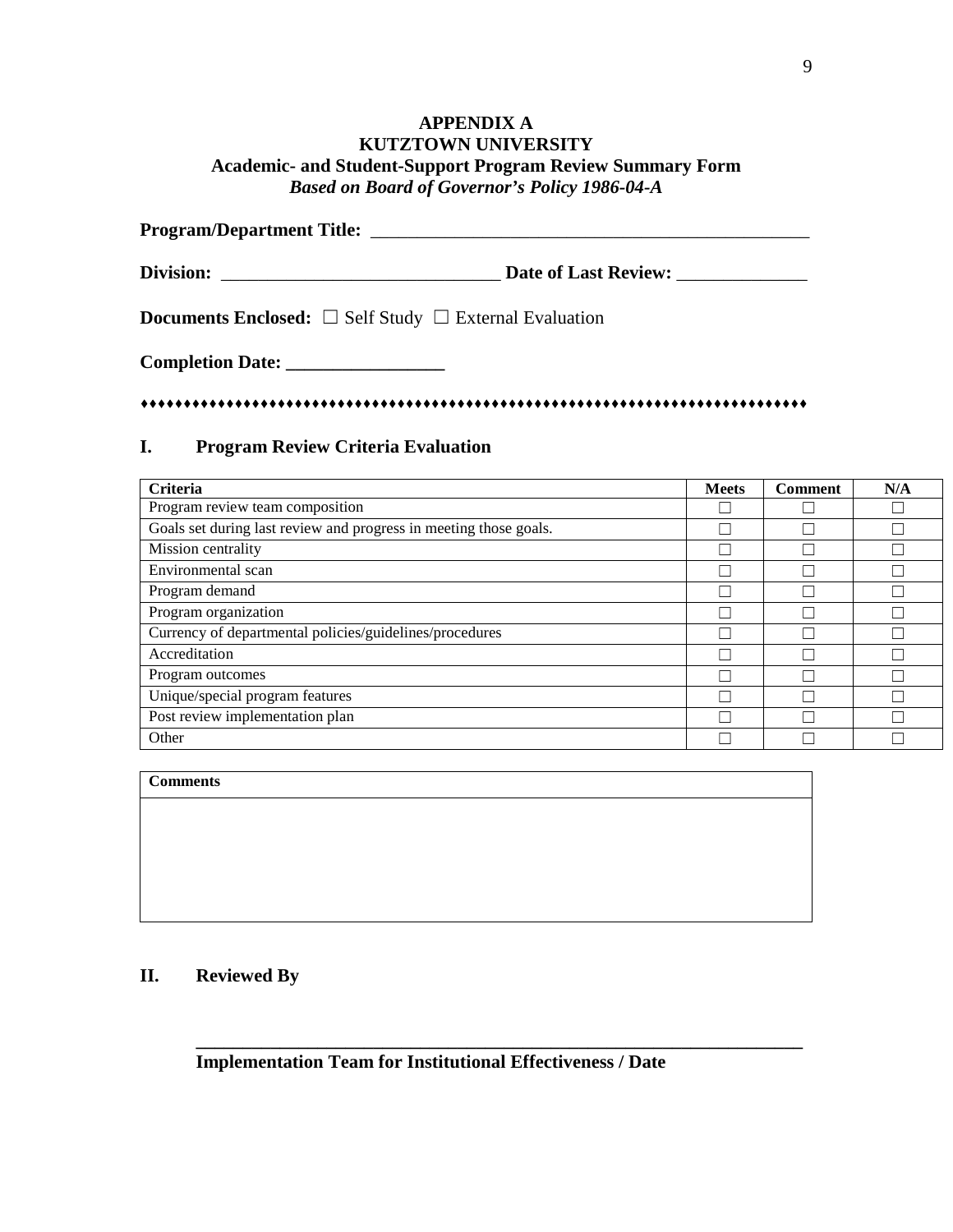#### **III. Program Review Checklist Descriptions**

#### *Program Review Team Composition*

List the names and position titles of all individuals involved in the review including university and non-university faculty, staff, and students.

#### *Goals set and progress made*

Action plans that were drafted as a result of recommendations from the last review should be listed and along with the progress made in implementing the recommendations. If this is your first review, list your current goals, action plan, and progress toward implementation.

#### *Mission centrality*

The department's mission statement should be provided along with a description of how the mission drives the department's activities and supports the mission of the university.

#### *Environmental scan*

A SWOT analysis or other environmental scan should be provided covering topics such as changing student characteristics, impact of technology on services, evolving student/staff expectations, and changing regulatory requirements.

#### *Demand*

Demand for the department's services should be described which may include number of students/staff served, transactions requested, and/or mandated service requirements.

#### *Program Organization*

Provide an organizational chart along with a description of how the structure of the department facilitates the attainment of goals and objectives. Also list interactions with other departments/organizations internal and external to the University.

#### *Currency of departmental policies*

Provide a listing of departmental policies along with the date(s) of their latest review.

#### *Accreditation*

If applicable, list accreditations available to the department and if achieved.

#### *Program outcomes*

Provide a list of program outcomes achieved. Consider faculty/staff achievements, student satisfaction, and other documented program outcome results, including the assessment of student learning outcomes where applicable.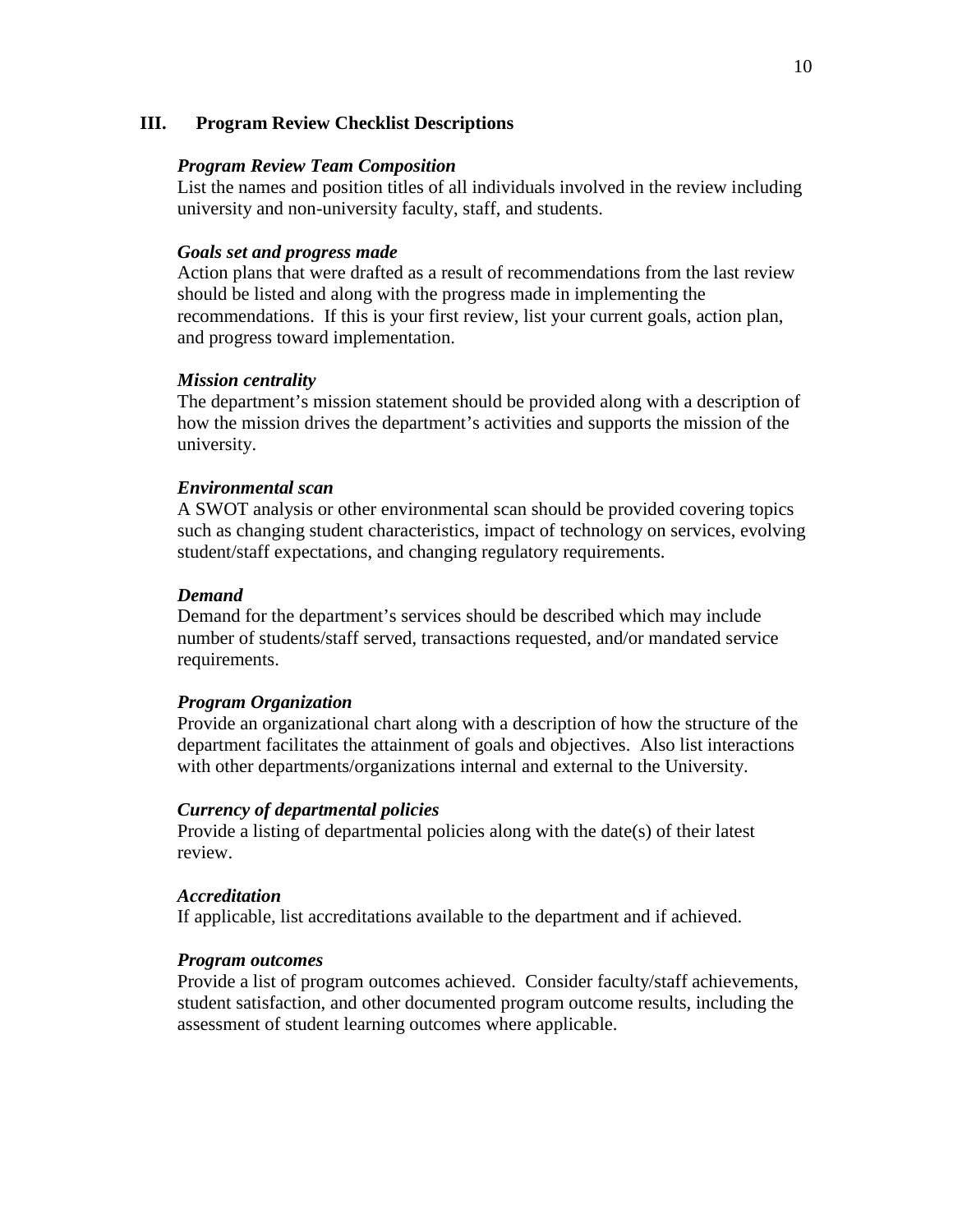## *Unique/special program features*

If applicable, describe other aspects of the department that may be beneficial in reviewing the department.

## *Post review implementation plan*

A plan to provide for continuous improvement by building on strengths and addressing challenges should be provided. The recommendations and action items should be accomplished by the next review period.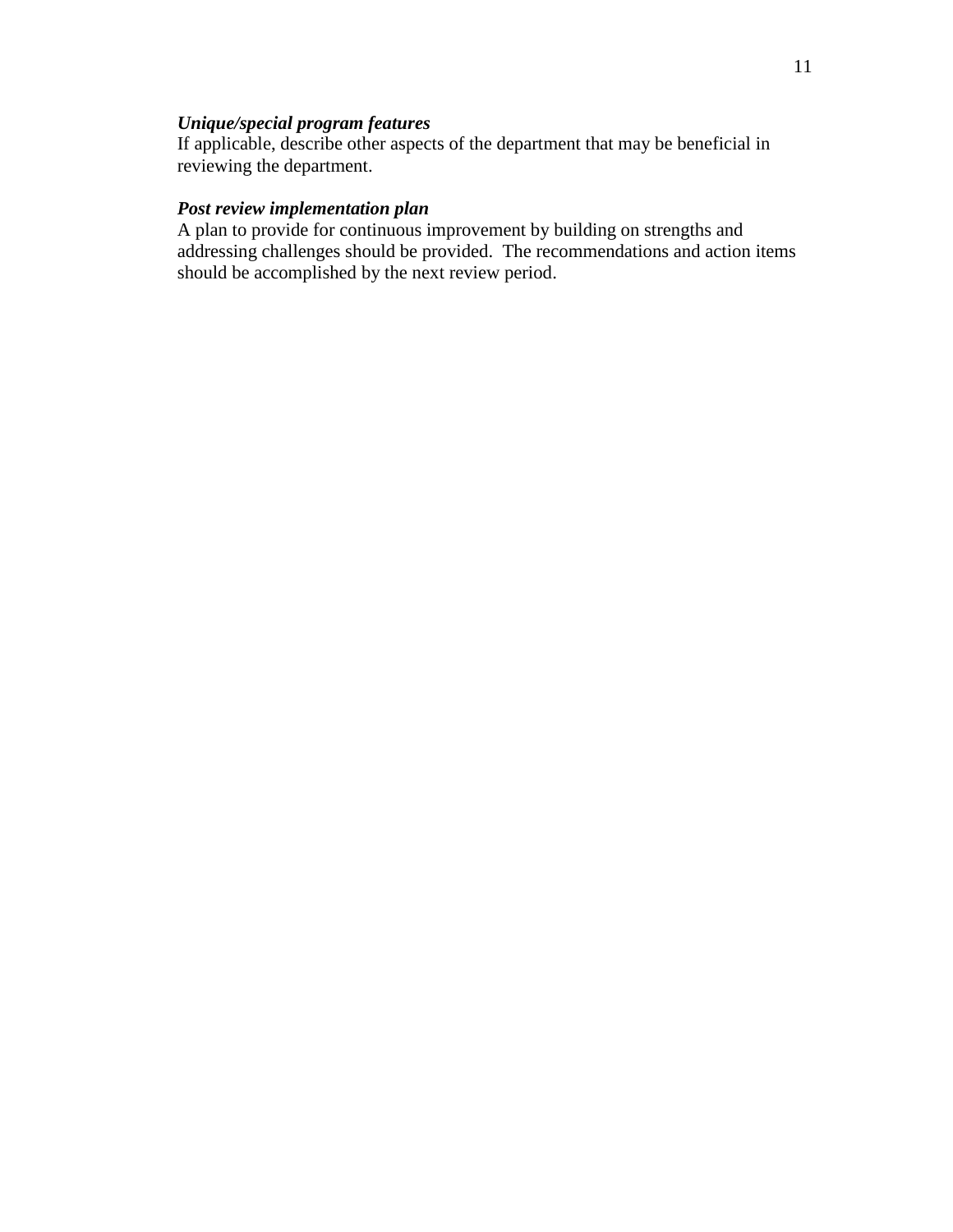## **APPENDIX B KUTZTOWN UNIVERSITY Academic- and Student-Support Program Review**  *Evaluation Sheet*

## **Program/Department Title:**

## **Division:**

**Review type:** ☐ Self Study ☐ External Evaluation **Completion Date:**

## 

## **I. Program Review Criteria Evaluation**

| Criteria                                                         | <b>Meets</b> | <b>Comment</b> | N/A |
|------------------------------------------------------------------|--------------|----------------|-----|
| Program review team composition                                  |              |                |     |
| Goals set during last review and progress in meeting those goals |              |                |     |
| Mission centrality                                               |              |                |     |
| Environmental scan                                               |              |                |     |
| Program demand                                                   |              |                |     |
| Program organization                                             |              |                |     |
| Currency of departmental policies/guidelines/procedures          |              |                |     |
| Accreditation                                                    |              |                |     |
| Program outcomes                                                 |              |                |     |
| Unique/special program features                                  |              |                |     |
| Post review implementation plan                                  |              |                |     |
| Other                                                            |              |                |     |

#### **Comments**

**\_\_\_\_\_\_\_\_\_\_\_\_\_\_\_\_\_\_\_\_\_\_\_\_\_\_\_\_\_\_\_\_\_\_\_\_\_\_\_\_\_\_\_\_\_\_\_\_\_\_\_\_\_\_\_\_\_\_\_\_\_\_\_\_\_**

## **II. Reviewed By**

**Implementation Team for Institutional Effectiveness / Date**